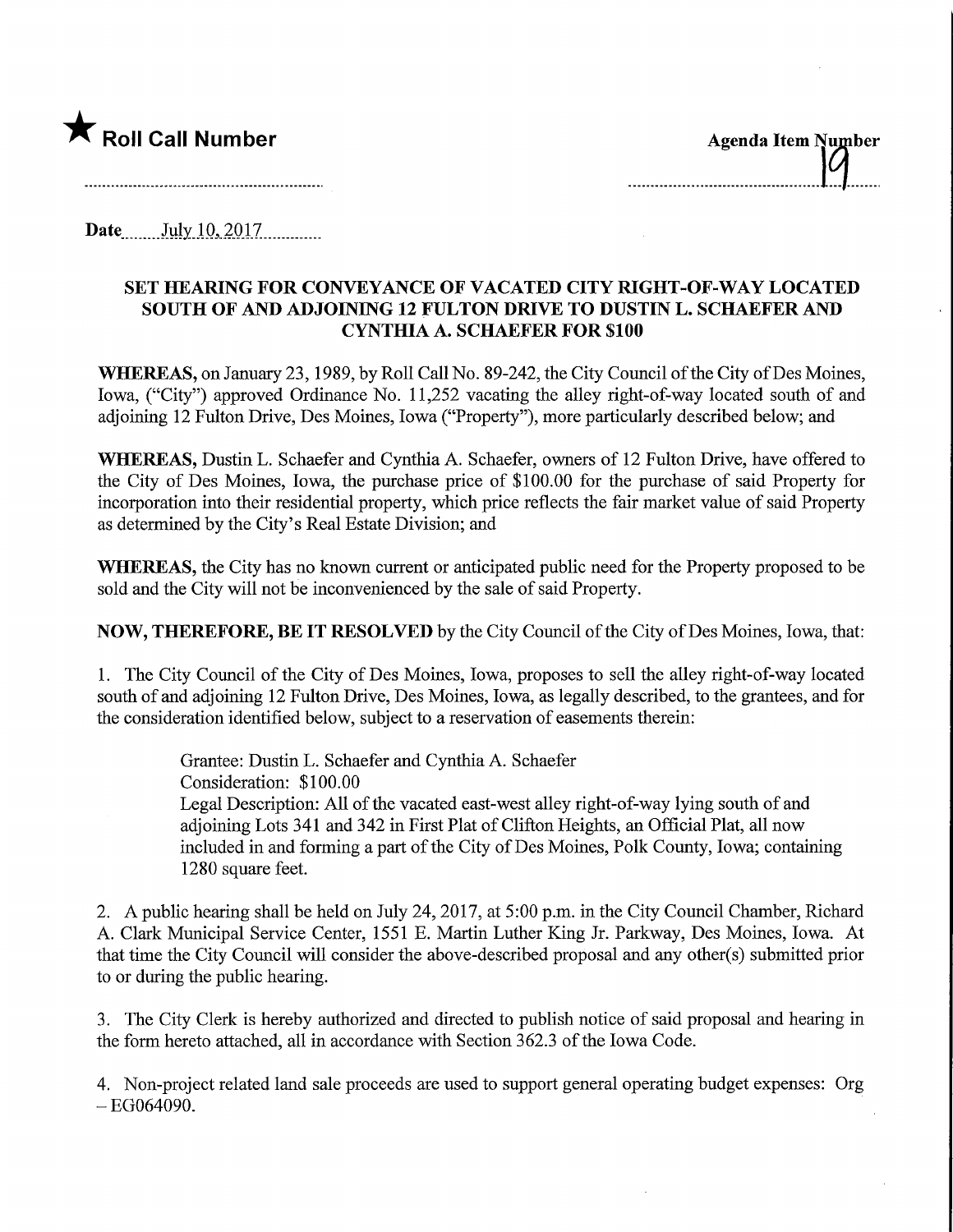## **The Soli Call Number Agenda Item Number** Agenda Item Number

Date.\_..July.lp,2Q17.

Moved by to adopt.

APPROVED AS TO FORM:

ann Di Donato

Ami DiDonato, Assistant City Attorney

| <b>COUNCIL ACTION</b> | <b>YEAS</b> | <b>NAYS</b> | <b>PASS</b> | <b>ABSENT</b>   | <b>CERTIFICATE</b>                                                                                                                                                                                                                                                                                                         |  |
|-----------------------|-------------|-------------|-------------|-----------------|----------------------------------------------------------------------------------------------------------------------------------------------------------------------------------------------------------------------------------------------------------------------------------------------------------------------------|--|
| <b>COWNIE</b>         |             |             |             |                 |                                                                                                                                                                                                                                                                                                                            |  |
| <b>COLEMAN</b>        |             |             |             |                 | I, DIANE RAUH, City Clerk of said City hereby<br>certify that at a meeting of the City Council of<br>said City of Des Moines, held on the above date,<br>among other proceedings the above was adopted.<br>IN WITNESS WHEREOF, I have hereunto set my<br>hand and affixed my seal the day and year first<br>above written. |  |
| <b>GATTO</b>          |             |             |             |                 |                                                                                                                                                                                                                                                                                                                            |  |
| <b>GRAY</b>           |             |             |             |                 |                                                                                                                                                                                                                                                                                                                            |  |
| <b>HENSLEY</b>        |             |             |             |                 |                                                                                                                                                                                                                                                                                                                            |  |
| <b>MOORE</b>          |             |             |             |                 |                                                                                                                                                                                                                                                                                                                            |  |
| <b>WESTERGAARD</b>    |             |             |             |                 |                                                                                                                                                                                                                                                                                                                            |  |
| <b>TOTAL</b>          |             |             |             |                 |                                                                                                                                                                                                                                                                                                                            |  |
| <b>MOTION CARRIED</b> |             |             |             | <b>APPROVED</b> |                                                                                                                                                                                                                                                                                                                            |  |
|                       |             |             |             |                 | City Clerk                                                                                                                                                                                                                                                                                                                 |  |
|                       |             |             |             | Mayor           |                                                                                                                                                                                                                                                                                                                            |  |

lИ -----------------------------------

 $\bar{z}$